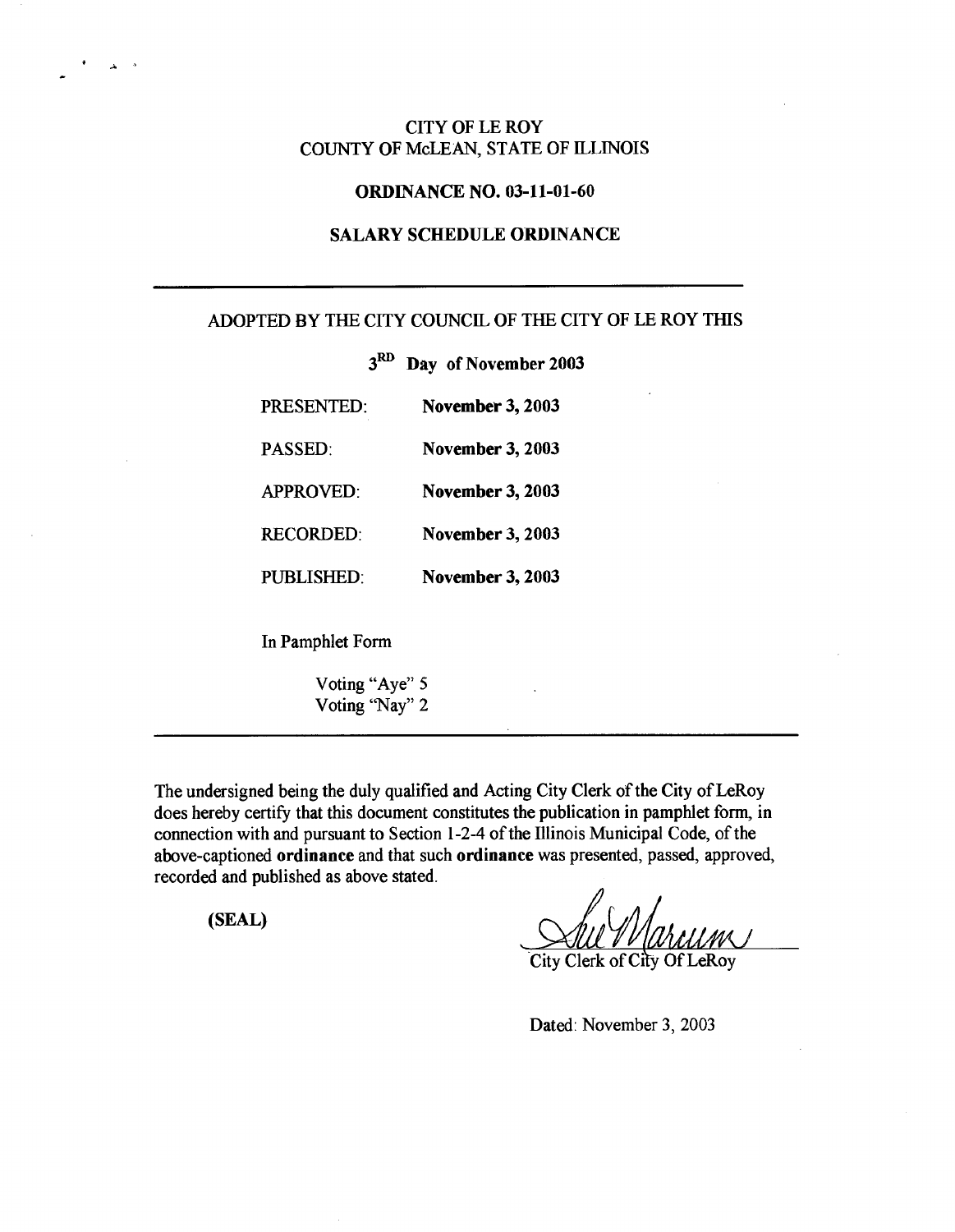## **SALARY SCHEDULE ORDINANCE**

WHEREAS, the Mayor and City Council of the City of LeRoy, McLean County, Illinois, an Illinois municipal corporation, have determined that it is appropriate to change the salaries and pay scales for various city employees and officers.

NOW, THEREFORE, BE IT ORDAINED, by the City Council of the City of LeRoy, in lawful meeting assembled as follows:

 $\frac{1}{k}$  .

### **SECTION 1 Annual Salary Schedule For Elected Officers**

| Mavor                 | \$4,800                             |
|-----------------------|-------------------------------------|
| City Clerk            | \$1,200                             |
| <b>Treasurer</b>      | \$1.200                             |
| <b>Council Member</b> | \$100 per council meeting attended; |
|                       | two paid absences per fiscal year   |

#### **SECTION** 11 **Salary and Pay Schedule For Appointed Officers and Employees**

|                                      | <b>MINIMUM</b> | <b>INTERMEDIATE</b> | MAXIMUM | <b>MAXIMUM</b> |
|--------------------------------------|----------------|---------------------|---------|----------------|
| <b>POLICE DEPARTMENT</b>             |                |                     |         |                |
| POLICE CHIEF                         |                |                     |         | \$50,000       |
| POLICE LIEUTENANT                    | \$13.00        | \$14.50             | \$16.00 |                |
| POLICE SERGEANT                      |                |                     |         | \$26,208       |
| POLICE OFFICERS (FULL TIME)          | \$12.00        | \$13.16             | \$14.32 |                |
| ** POLICE OFFICERS (PART TIME) W PTI | \$9.00         | \$10.50             | \$12.00 |                |
| <b>STREET DEPARTMENT</b>             |                |                     |         |                |
| STREET SUPERINTENDENT                |                |                     |         | \$50,000       |
| **STREET EMPLOYEES (FULL TIME)       | \$11.15        | \$12.20             | \$13.25 |                |
| STREET EMPLOYEES (PART TIME)         | \$7.50         | 8.75                | \$10.00 |                |
| <b>PARK DEPARTMENT</b>               |                |                     |         |                |
| ** PARK EMPLOYEE (FULL TIME)         | \$9.00         | \$10.50             | \$12.00 |                |
| PARK EMPLOYEE (PART TIME)            | \$7.50         | 8.75                | \$10.00 |                |
| <b>WATER DEPARTMENT</b>              |                |                     |         |                |
| <b>WATER SUPERINTENDENT</b>          |                |                     |         | \$50,000       |
| <b>WATER EMPLOYEE CLASS B</b>        | \$11.75        | \$12.83             | \$13.91 |                |
| <b>WATER EMPLOYEE CLASS C</b>        | \$11.50        | \$12.58             | \$13.65 |                |
| <b>WATER EMPLOYEE CLASS D</b>        | \$11.40        | \$12.40             | \$13.39 |                |
| <b>WATER EMPLOYEE NO LICENSE</b>     | \$11.10        | \$12.12             | \$13.13 |                |
| <b>WATER EMPLOYEE TRAINEE</b>        | \$9.50         |                     | \$10.75 |                |
| WATER EMPLOYEE (PART TIME)           | \$7.50         | 8.75                | \$10.00 |                |
| <b>SEWER DEPARTMENT</b>              |                |                     |         |                |
| SEWER SUPERINTENDENT                 |                |                     |         | \$50,000       |
| SEWER EMPLOYEE CLASS III             | \$11.90        | \$12.91             | \$13.91 |                |
| SEWER EMPLOYEE CLASS IV              | \$11.50        | \$12.45             | \$13.39 |                |
| SEWER EMPLOYEE NO LICENSE            | \$10.50        | \$11.43             | \$12.36 |                |
| SEWER EMPLOYEE TRAINEE               | \$9.50         |                     | \$10.25 |                |
| SEWER EMPLOYEE (PART TIME)           | \$7.50         | 8.75                | \$10.00 |                |
| SEWER/WATER CLASS IV/B               | \$12.25        | \$13.34             | \$14.42 |                |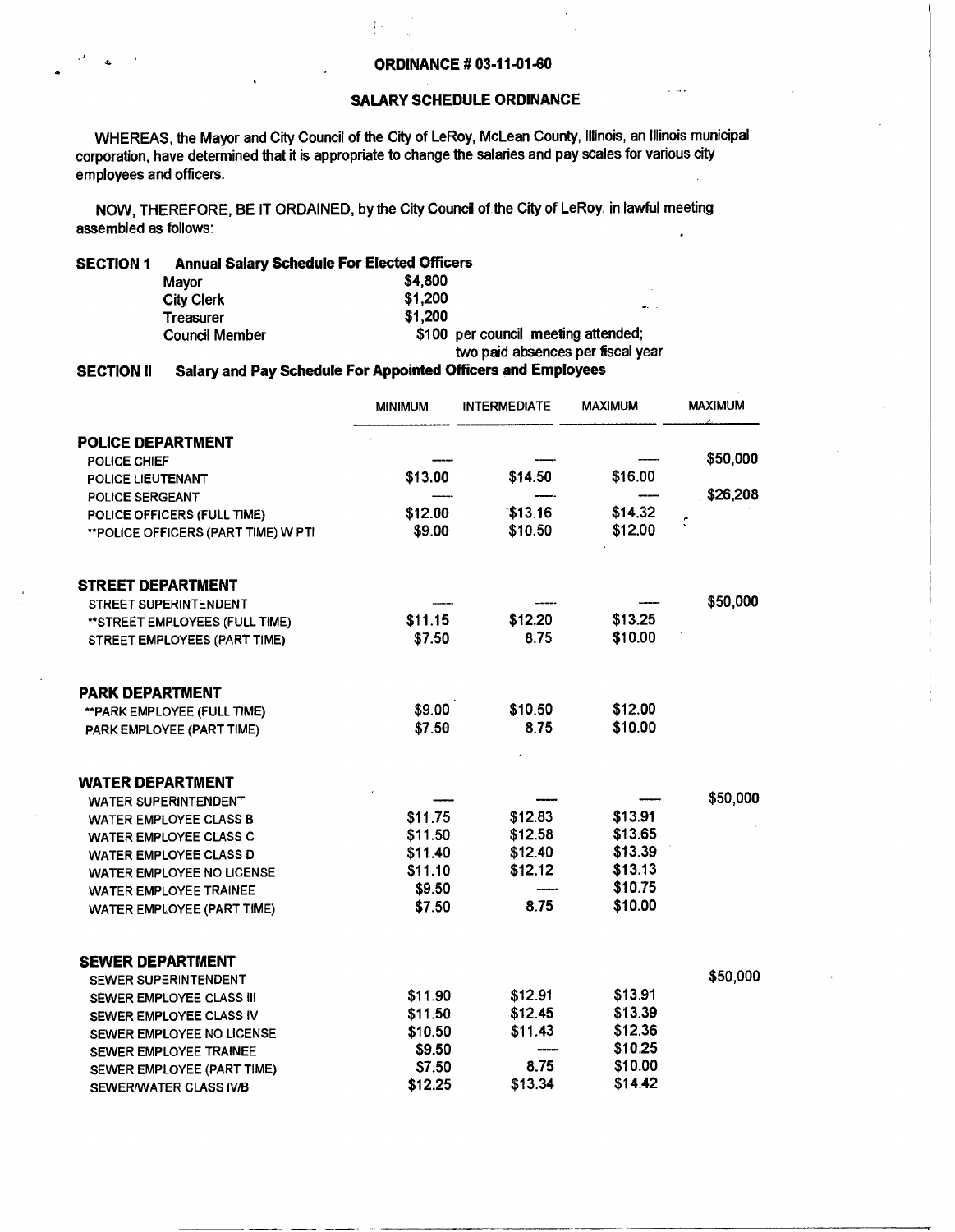PASSED by the City Council of the City of Le Roy, Illinois, upon the motion

made by John Haney, and seconded by Jerry Henson, by roll call vote on the 3rd day of

November, 2003, as follows:

Aldermen elected 8 Aldermen Present 7

Voting Aye:

.

Jerry Henson, Chad Farischon, John Haney, Dawn Thompson, Dave Mc Clelland

Voting Nay: Theresa O'Hare and Gary Koerner

Absent: Butch Cook

Abstain: None

Other: None

and deposited and filed in the office of the City Clerk in psaid municipality on the 3rd day of November, 2003

rcum

**Sue Marcum,** City Clerk of the City of Le Roy Mc Lean County, Illinois

APPROVED BY the Mayor of the City of Le Roy, Illinois, this 3rd day of November, 2003

Robert Rice, Mayor of the City of Le Roy, Mc Lean County, Illinois

**ATTEST** IIMR

Sue Marcum, City Clerk of the City of Le Roy Mc Lean County, Minois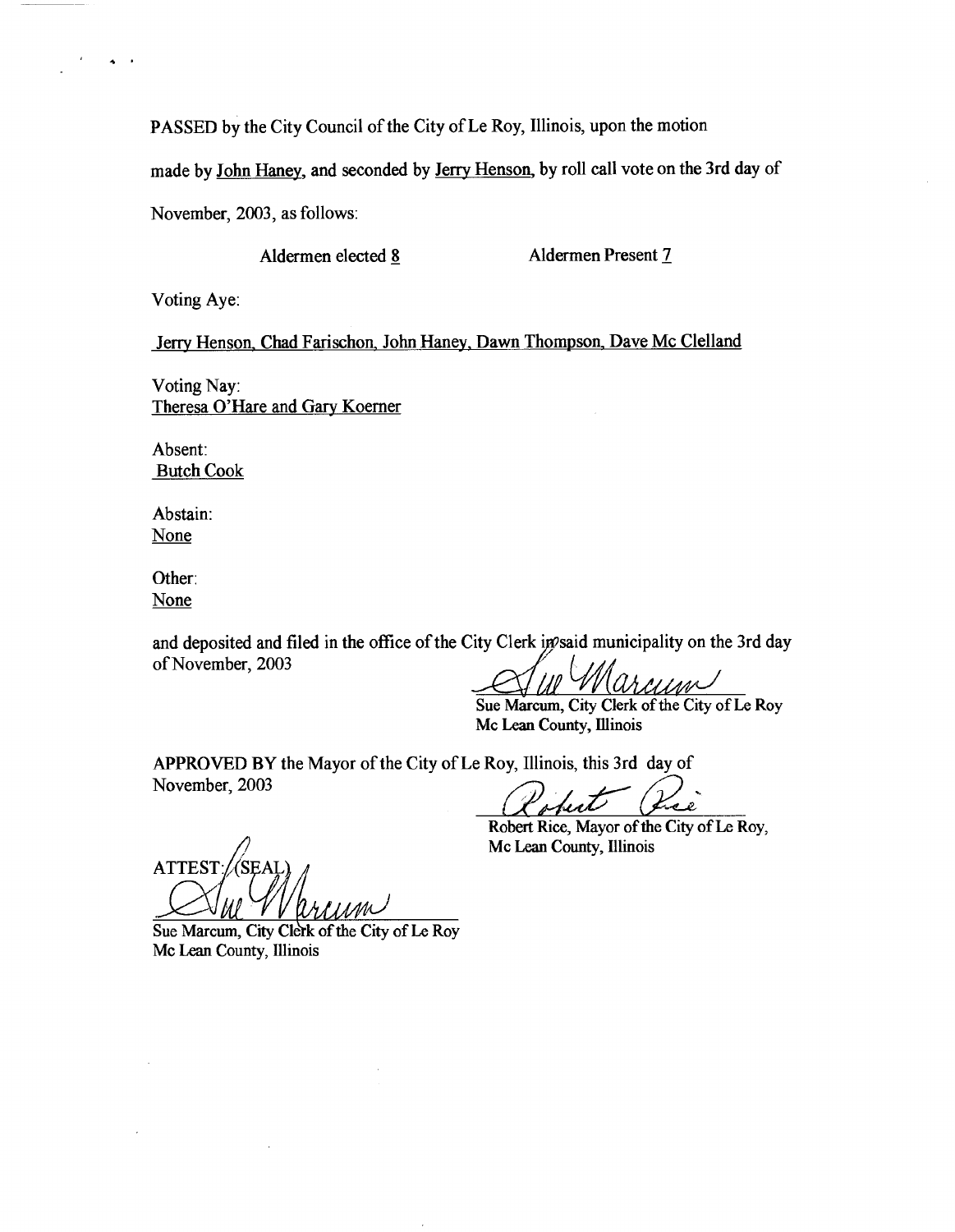# **STATE OF ILLINOIS )** SS: COUNTY OF MCLEAN

I, Sue Marcum, do hereby certify that I am the duly qualified and acting City Clerk of the City of Le Roy, McLean County, Illinois, and as such City Clerk that I am the keeper of the records and files of the Mayor and the City Council of said City.

I do further certify that the foregoing is a true, correct and complete copy of an ordinance entitled:

## **SALARY SCHEDULE ORDINANCE**

I do further certify said *ordinance* was adopted by the City Council of the City of Le Roy at a regular meeting on the  $3<sup>RD</sup>$  day of November 2003, and prior to the making of this certificate the said ordinance was on file with the permanent records of said City where it now appears and remains as a permanent record of said ordinance in the record books.

Dated this *3rd* day of November 2003.

 $\mathcal{A}$